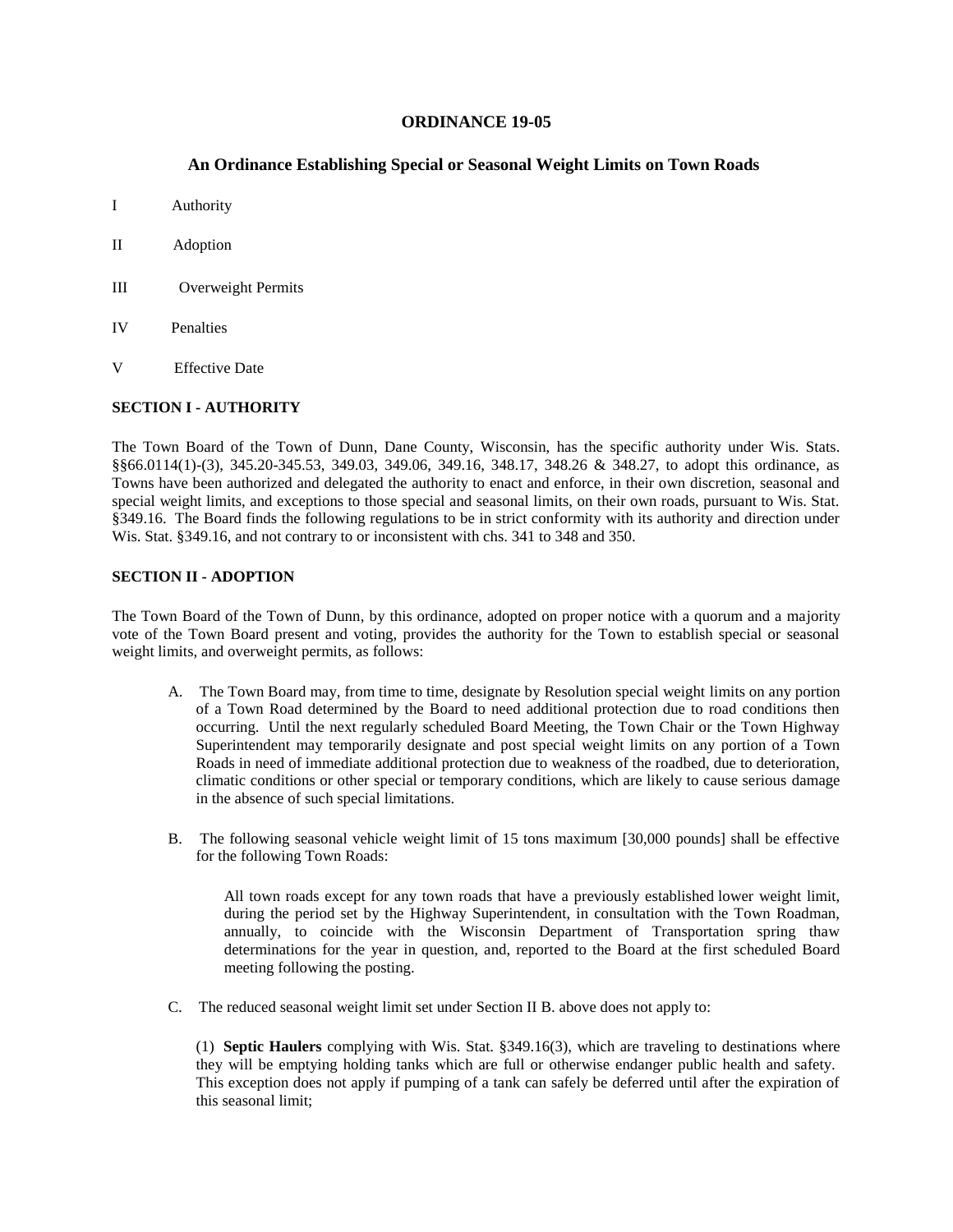(2) **Empty Vehicle Or Vehicle Combinations** being moved directly to or from a storage or maintenance facility located on a posted town road;

(3) **Farm Tractor Hauling A Single Or Tandem Axle Manure Trailer** operated under and complying with a permit allowing a weight limit, excluding the tractor, of 15,000 pounds per axle for up to two axles, for operations from a farm for spreading; and,

(4) **Milk Haulers** which are picking up and transporting milk from dairy farms. Milk haulers shall use the shortest lawful direct route over town roads to and from dairies, and shall have the vehicle tag axle fully deployed, or this exemption does not apply.

- D. Town vehicles engaged in official duties, public safety vehicles, fuel trucks, school buses and garbage and recycling trucks contracted by the Town, shall be exempt from the seasonal and special weight restrictions of this Ordinance.
- E. Unless otherwise exempt, delivery of heavy loads to their ultimate destination shall be delayed until after the expiration of the weight limits unless delivery of the load is necessary for health or safety or the care of farm animals, for which a permit may be issued.
- F. The Town Chair, Highway Superintendent or his or her designee shall erect signs as required under s. 349.16(2), Wis. Stats., on or before the effective date of this ordinance.

# **SECTION III – OVERWEIGHT PERMITS**

The Town of Dunn, Dane County, Wisconsin, may authorize and issue to the owner or operator of specific vehicle, an overweight permit, exempting such Permittee from the special or seasonal Town weight limits as follows:

- A. The Town Chair or Highway Superintendent of the Town of Dunn, Dane County, Wisconsin, for good cause in specified instances, (with approval from the Town Board in the case of Multiple trip permits) may authorize and issue to the owner or operator of specific vehicle, an overweight permit, effective for a designated period of time, up to one year, exempting operations by the described vehicle on designated Town Roads from special or seasonal weight limits. Such permits may include such conditions as may be deemed necessary to protect and preserve the highway, including the designation of permit routes.
- B. Any overweight permit, as issued, applies only to the vehicle designated in the permit, during operations as permitted. The permit, as issued, is not transferable, is revocable, and may be suspended by the Town Chair or Highway Superintendent at any time for good cause. The Permittee may, within 5 days of revocation or suspension, request in writing a hearing before the Town Board, which shall be held within 30 days or the permit shall automatically be reinstated.
- C. There is no application fee for overweight permits exceeding Town imposed weight limits, which may be issued by fax or electronic transmission.
- D. Permittee shall have a current, fully executed **Permit Application and Indemnification Form**, on file with the Town Clerk. The **Permit Application and Indemnification Form** shall provide the identity and address of the applicant, contact information, the name of the applicable liability insurance provider, the effective dates requested, the type of permit requested, the proposed routes of operation, and a description of the vehicle or vehicles to be permitted. It shall also provide that Permittee agrees to reimburse, indemnify and hold harmless the Town for the repair of any damage which results from Permittee's operations under the permit requested, or any liability alleged to have resulting from such damage, together with any costs of enforcing or fulfilling this paragraph, including expert witness and attorney's fees.